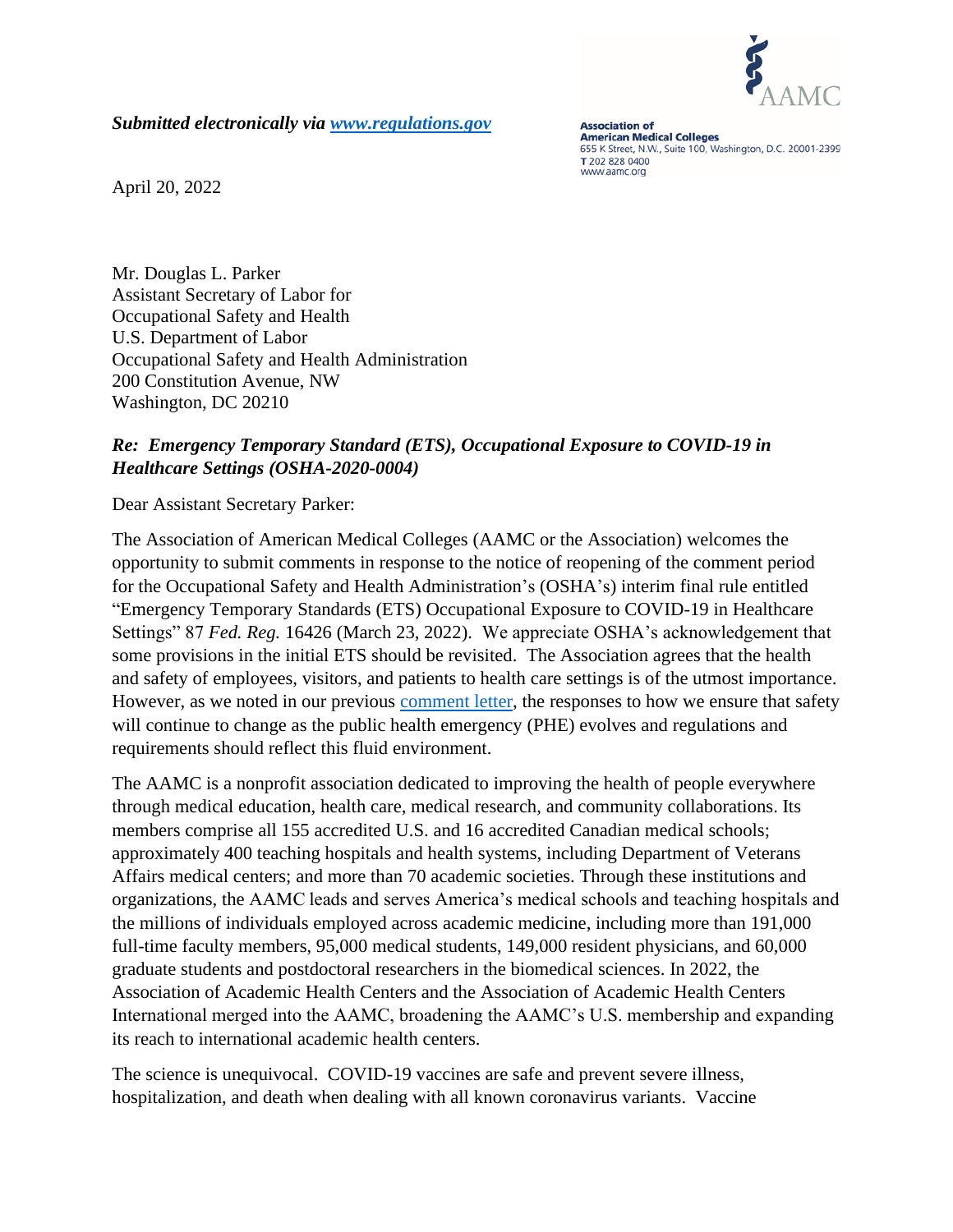Assistant Secretary Parker April 20, 2022 Page 2

requirements help the nation continue to combat the spread of the pandemic. The experience of AAMC-member institutions demonstrates that an overwhelming majority of employees get vaccinated after a requirement is instituted, contributing to the health and safety of patients and staff alike.

While we acknowledge OSHA's limitations on enforcing the ETS in non-health care settings, the Association calls on employers to take independent action to protect their employees from the potential threat of exposure to COVID-19 at work by requiring vaccination, where permitted by law, or imposing regular testing and masking policies. The AAMC will continue to work with policymakers at all levels, and the public, to increase the number of people getting vaccinations and boosters, increase federal support for testing, and improve the health of communities across the country.

The Association supports OSHA's proposal to link certain ETS regulatory requirements to the Centers for Disease Control and Prevention's (CDC's) current guidance for health care workers. The CDC's guidance and recommendations have been the standard for safety throughout the COVID-19 PHE, and the Centers for Medicare & Medicaid Services (CMS) has held health care providers accountable to comply with those standards. It is important to have alignment between the CDC standards, CMS requirements, and OSHA standards to create more certainty on the best ways to protect employees, patients, and visitors and to ensure that the requirements are in line with evolving science and literature.

Below we outline our responses to specific requests for comment in the ETS notice.

*A.1 – Alignment with CDC Recommendations for Healthcare Infection Control Practices*. The AAMC appreciates OSHA's acknowledgement of stakeholders' comments to the initial ETS and its reopening of the comment period to solicit additional comments to revise and finalize some aspects of the ETS. The reopening of the comment period also is a recognition of the need to align OSHA requirements with various CDC recommendations that health care settings are also required to follow. In response to the COVID-19 PHE, AAMC members have made substantial investments to ensure the safety of employees, patients, and visitors while complying with CDC guidelines. Hospitals continue to modify protocols in response to the ebb and flow of the COVID-19 PHE with many of these changes being in response to recommendations made by the CDC. Therefore, we support OSHA's goal of aligning ETS requirements with CDC requirements to decrease confusion and burden associated with implementing both sets of standards.

*A.2 – Additional Flexibility for Employers*. OSHA is considering defining certain ETS requirements in broader terms and providing for a safe harbor enforcement policy for employers who are compliant with the CDC guidelines. The AAMC supports this proposal. Hospitals and health systems have been following the CDC's guidance and recommendations throughout the COVID-19 PHE. Allowing for broader definitions will provide employers the ability to structure protocols that align with both OSHA and CDC requirements while meeting the needs of their employees, patients, and visitors. Additionally, OSHA should consider releasing these standards in the form of guidance, instead of in regulation, to provide the maximum flexibility needed by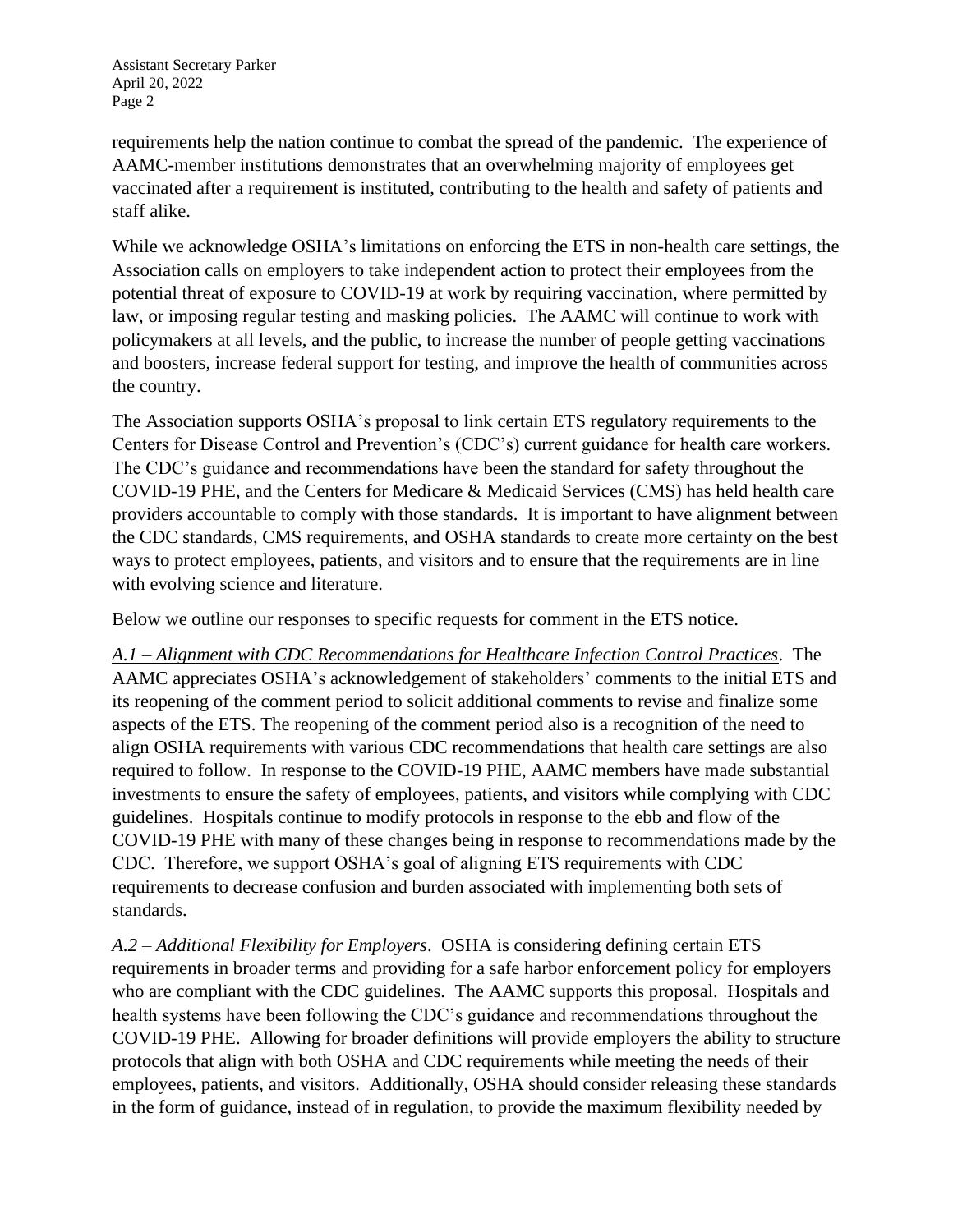Assistant Secretary Parker April 20, 2022 Page 3

both OSHA and health care settings to quickly respond to the PHE and more easily incorporate recommendations for workplace standards identified by the CDC, medical professionals, and scientists.

*A.5 – Vaccination*. OSHA seeks comments on whether the ETS should adopt a change to the concept of "up to date" to describe vaccination status based on the Advisory Committee on Immunization Practices' (ACIP's) recommendation for individuals to receive additional doses of the COVID-19 vaccine. OSHA is considering how the ACIP and CDC recommendations impact the ETS requirements for an individual's vaccination status (e.g., fully vaccinated, up to date). The AAMC supports the CDC current definition that fully vaccinated means that an individual is two weeks beyond having received all recommended doses in the primary vaccination series; however, we also support CDC guidance for individuals to receive a booster.

*A.5.3 – Requirements for Vaccinated Workers*. OSHA seeks feedback on whether to relax the requirements for masking, physical distancing, and the use of barriers for vaccinated workers in the health care setting. AAMC supports relaxing requirements for hospitals and health care settings to have physical distancing and barriers in place. Most health care staff are fully vaccinated – have received the primary course of the COVID-19 vaccinations – and many continue to wear masks. Therefore, the requirements to have strict physical distancing and barriers for vaccinated workers may be unnecessary in most health care settings. We urge OSHA to relax these requirements to give health care settings more flexibility to institute specific precautions as infection rates change. Masking offers greater protection for individuals at higher risk of severe illness and those who are sick or caring for someone who is sick with COVID-19.

*A.7 – Recordkeeping and Reporting New Cap for COVID-19 Log Retention Period*. We support OSHA's proposal to limit the record retention period to one year from the date of the last entry in the log, and also relax some reporting requirements. Hospitals and health systems have remained vigilant in tracking COVID-19 infections among staff. However, now that infections are decreasing and the severity of these infections is diminishing, we believe that reporting requirements should be relaxed. Requiring hospitals to maintain a record of COVID-19 infections, regardless of whether the exposure is work related should be eliminated. Additionally, the requirements that employers record employee COVID-19 positive test results within 24 hours of learning that an employee has had a positive test should be relaxed to no more than 2 business days of a positive test result and should be limited to only known work-related exposures. Finally, reporting to OSHA on COVID-19 fatalities and hospitalizations should be changed to weekly reporting given the low prevalence among fully vaccinated individuals. Weekly reporting also aligns with other federal COVID-19 reporting requirements for health care institutions.

*A.8 – Triggering Requirements Based on the Level of Community Transmission*. We support efforts to align surveillance and reporting requirements with those of the CDC. As the ETS notice states, many of the CDC's current guidance for healthcare workers are triggered based on